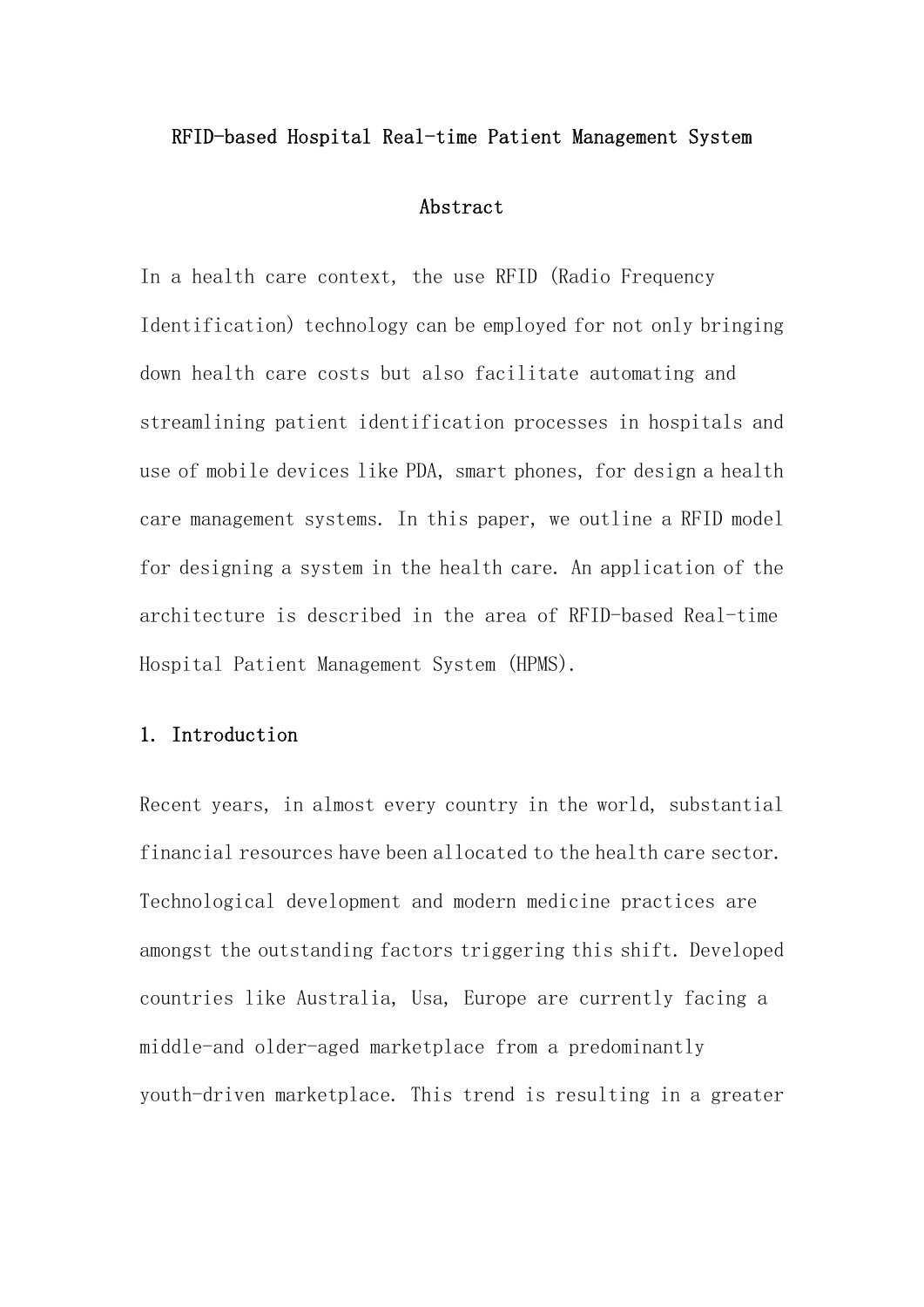demand for health care-related services and greater competition among health care providers [1].

Achieving a high operational efficiency in the health care sector is an essential goal for organizational performance evaluation. Efficiency uses to be considered as the primary indicator of hospital performance [2]. From a managerial perspective, understanding the hospitals cost structure and their inefficiency in utilizing resources is crucial for making health care policies and budgeting decisions. The cost of medical services in hospitals is likely control by higher operational efficiency and to provide more affordable care and improved access to the public [3].

In the last few years' health care providers are making a concerted effort in using information technology for bringing down the spiraling health care cost in all over the world.

bring down the cost and improve efficiency, intelligent systems can play a significant role in providing intelligently processed and personalized information about patients to doctors, their health care staff (i.e., nurses) and health care administrators.

The performance of health care management system is far behind compared to the service and manufacturing industries. Health care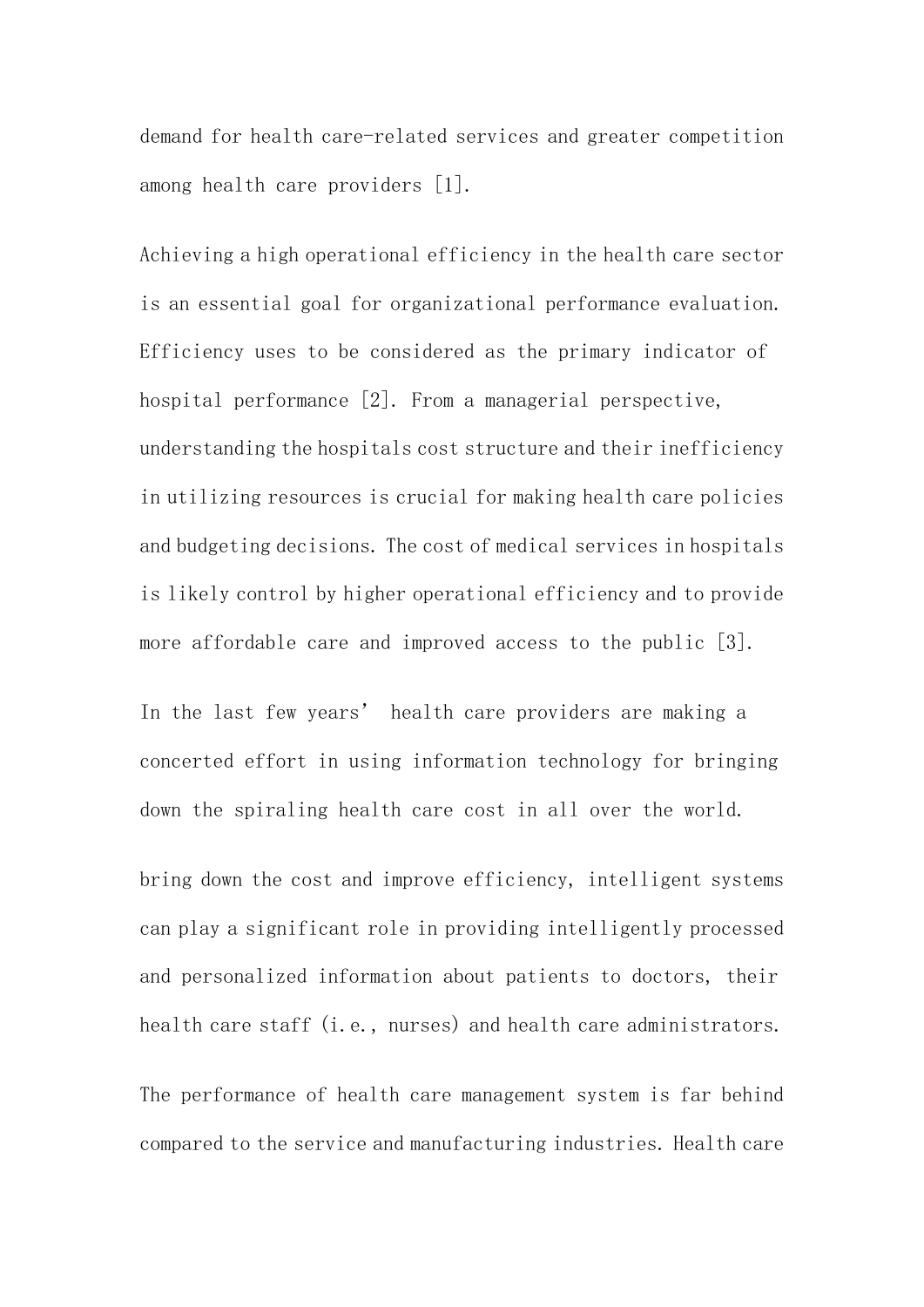organizations nowadays are dealing with greater rank diseases, their cost, quality and delivery has essentially not improved significantly, and even the difference with the other industries seems to have increased [1] further.

There is growing concern about maintaining one's health as population ages, mobile/sensor technology are expected to provide real-time information about vital signs and other physiological indicators of one's health and fitness. Such monitoring systems are expected to find greater use in such applications as hospitals, home health monitoring, physician's offices, elderly care facilities, fitness centers, and health research studies [12].

In a health care context, we might consider the Internet to deliver services in remote areas. Mobile commerce can also be used to automate the delivery of life saving drugs and, simultaneously, to alert emergency personnel that there might be a health problem developing [13]. So far, the Internet makes an entire range of new technologies available to hospitals to facilitate communications and build relationships [14].

The application of these principles can be facilitated by the use of the mobile technology such as Radio Frequency Identification (RFID). Today's advanced technology is capable of uniting smart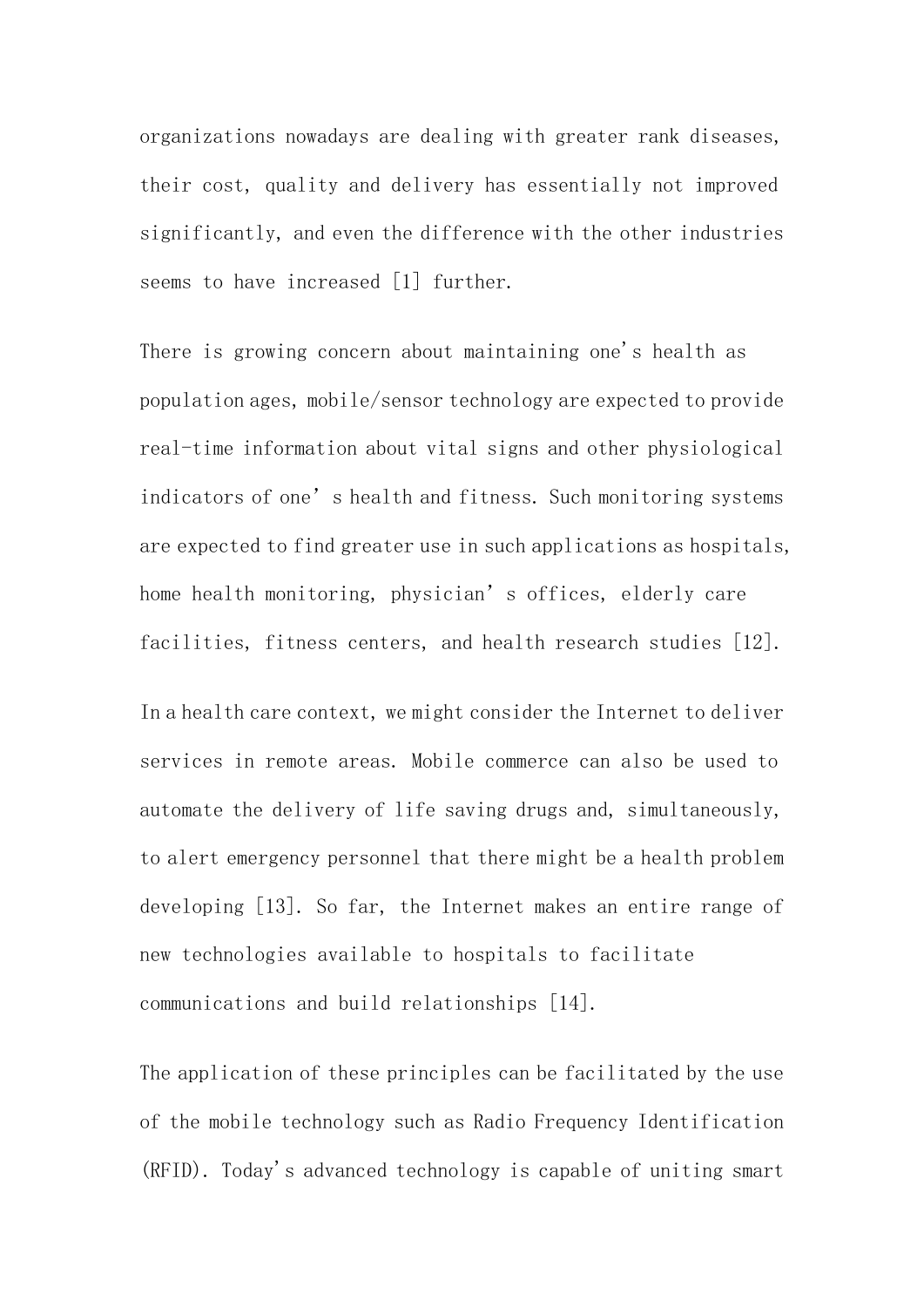tags (RFID) and data processing into a single integrated system [2]. RFID is a killer technology that elegantly provides a solution to wide range of business needs [4] including healthcare sector. It is also observed that a medical application such as RFID-based Real-time Hospital Patient Management System (HPMS) offers the tremendous benefits of healthcare management systems.

This paper is structured as follows: Section 2 outlines the RFID model used for developing a health care system. Section 3 illustrates the benefits of adopting RFID in health care system. Section 4 outlines the six layers of the health care systems architecture. Section 5 illustrates the application of the health care systems architecture using a RFID-based HPM. Section 6 illustrates the implementation of HPMS application. Section 7 concludes the paper.

## 2. RFID Model for Healthcare Systems

Healthcare providers (i.e., hospitals) traditionally use a paper-based 'flow chart' to capture patient information during registration time, which is updated by the on duty nurse and handed over to the incoming staff at the end of each shift. Although, the nurses spent large amount of time on updating the paperwork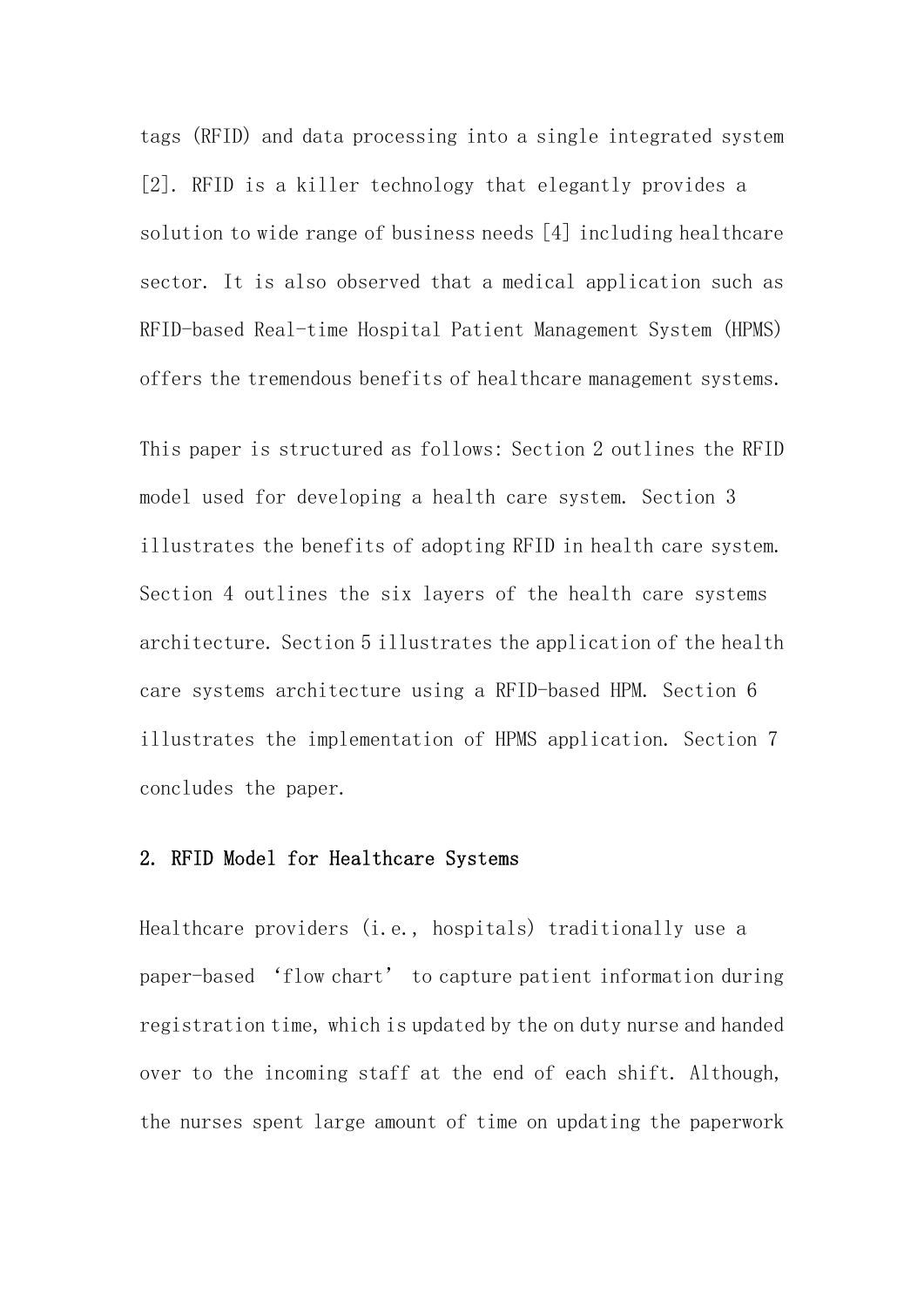at the bedside of the patient, it is not always accurate, because this is handwritten.

The nurses play a vital role at the Hospital system in the success of both inpatient and outpatient care. They also play a very important role in bridging to execute clinical orders or to communicate information between the hospital and the patient that motivates to evaluate the potential of RFID (Radio Frequency Identification) technology, and to reinforce the critical job of information handover.

RFID is one of the emerging technologies offering a solution, which can facilitate automating and streamlining safe and accurate patient identification, tracking, and processing important health related information in health care sector such as hospitals [6].

Each RFID tag/wristband is identified by a Unique Identification Number (UIN) that can be programmed either automatically or manually and then password protected to ensure high security.

RFID wristband can be issued to every patient at registration, and then it can be used to identify patients during the entire hospitalization period. It can also be used to store patient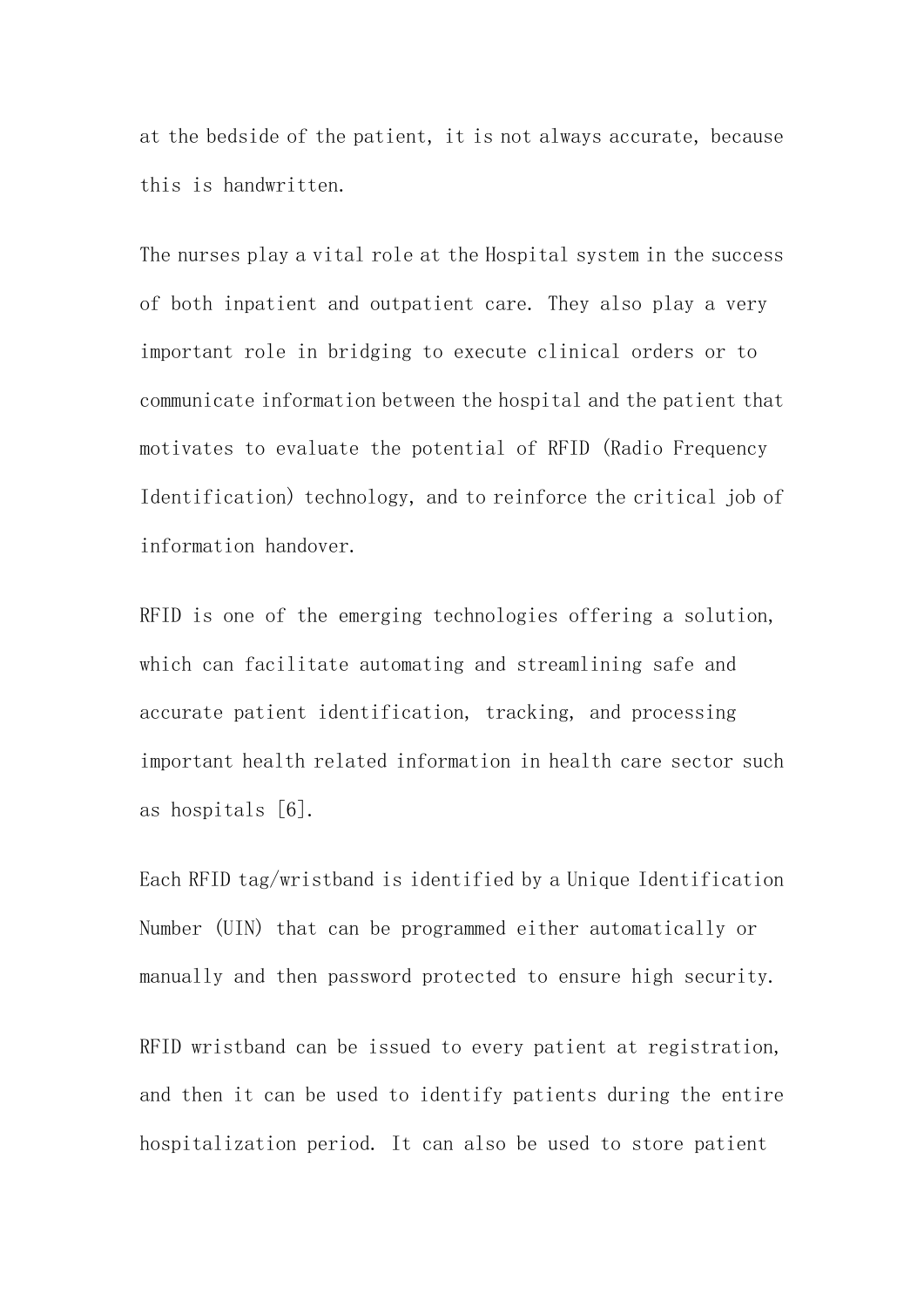important data (such as name, patient ID, drug allergies, drugs that the patient is on today, blood group, and so on) in order to dynamically inform staff before critical. RFID encoded wristband data can be read through bed linens, while patients are sleeping without disturbing them [7].

RFID technology provides a method to transmit and receive data from a patient to health service provider/medical professionals without human intervention (i.e., wireless communication). It is an automated data-capture technology that can be used to identify, track, and store patient information electronically contained on RFID wristband (i.e., smart tag). Although, medical professionals/consultants can access/update patient's record remotely via WiFi connection using mobile devices such as PDA (Personal Digital Assistant), laptops and other mobile devices. WiFi (wireless fidelity'), a wireless local area networks (WLAN) that allows healthcare provider (e.g., hospitals) to deploy a network more quickly, at lower cost, and with greater flexibility than a wired system [5].

RFID technology mainly consists of a Transponder (smart tag), a Reader and Healthcare Provider IT Systems (HPITS) as shown in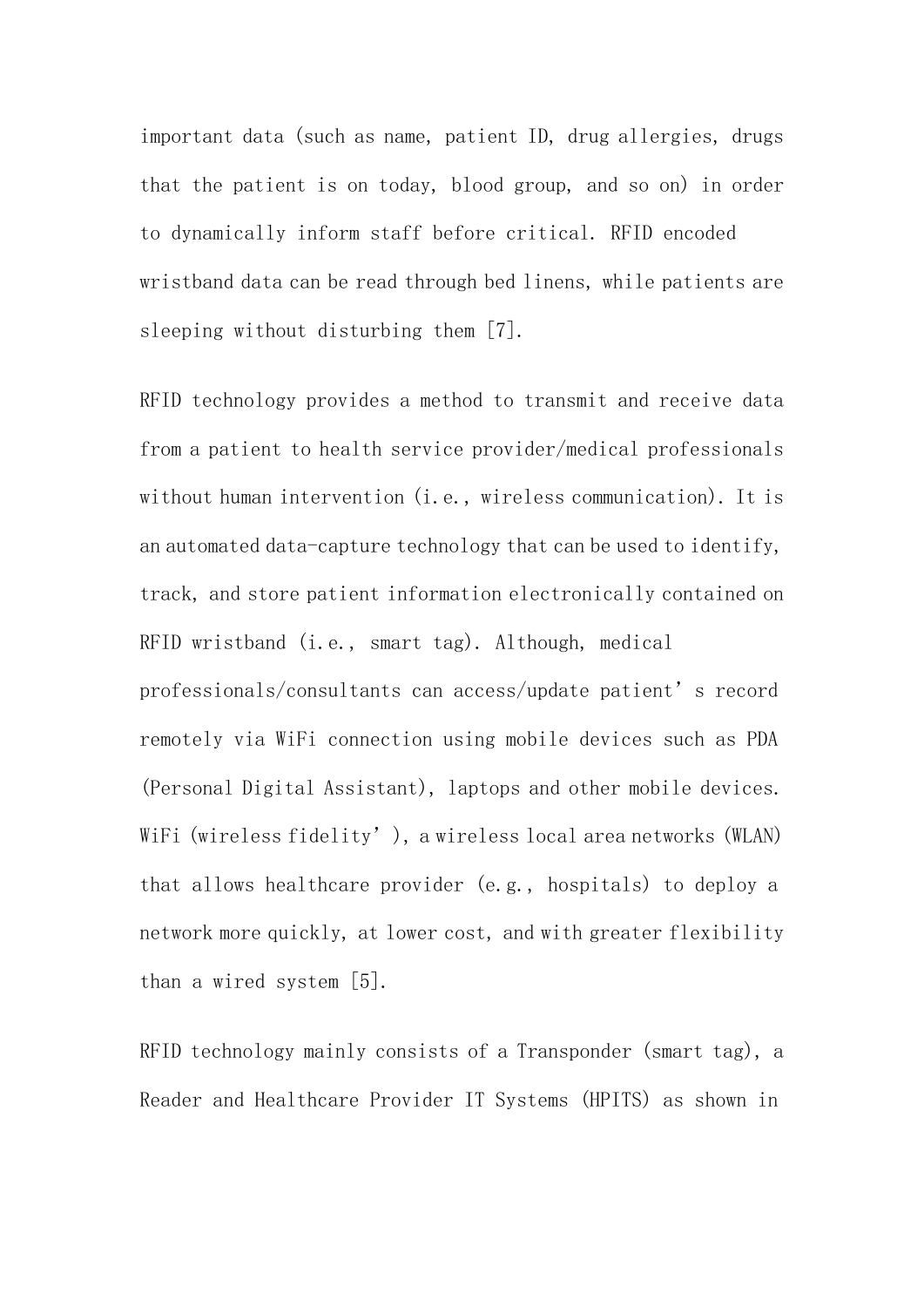Figure 1. Each tag attached to the patient wristband contains an antenna and a tiny microchip smaller than a grain of sand.



Figure 1: Main components of RFID-based patient management system

The antenna picks up radio-waves or electromagnetic energy beamed at it from a reader device and enables the chip to transmit patients unique ID to the reader device, allowing the patient to be remotely identified. The reader converts the radio waves reflected back from the patient wristband into digital information that can then be passed onto HPITS for processing.

Patient's basic important data (e.g., patient ID, name, age, location, drug allergies, blood group, drugs that the patient is on today) can be stored in the patient's back-end databases for processing. Patient databases can also be linked through Internet into other hospitals databases [15].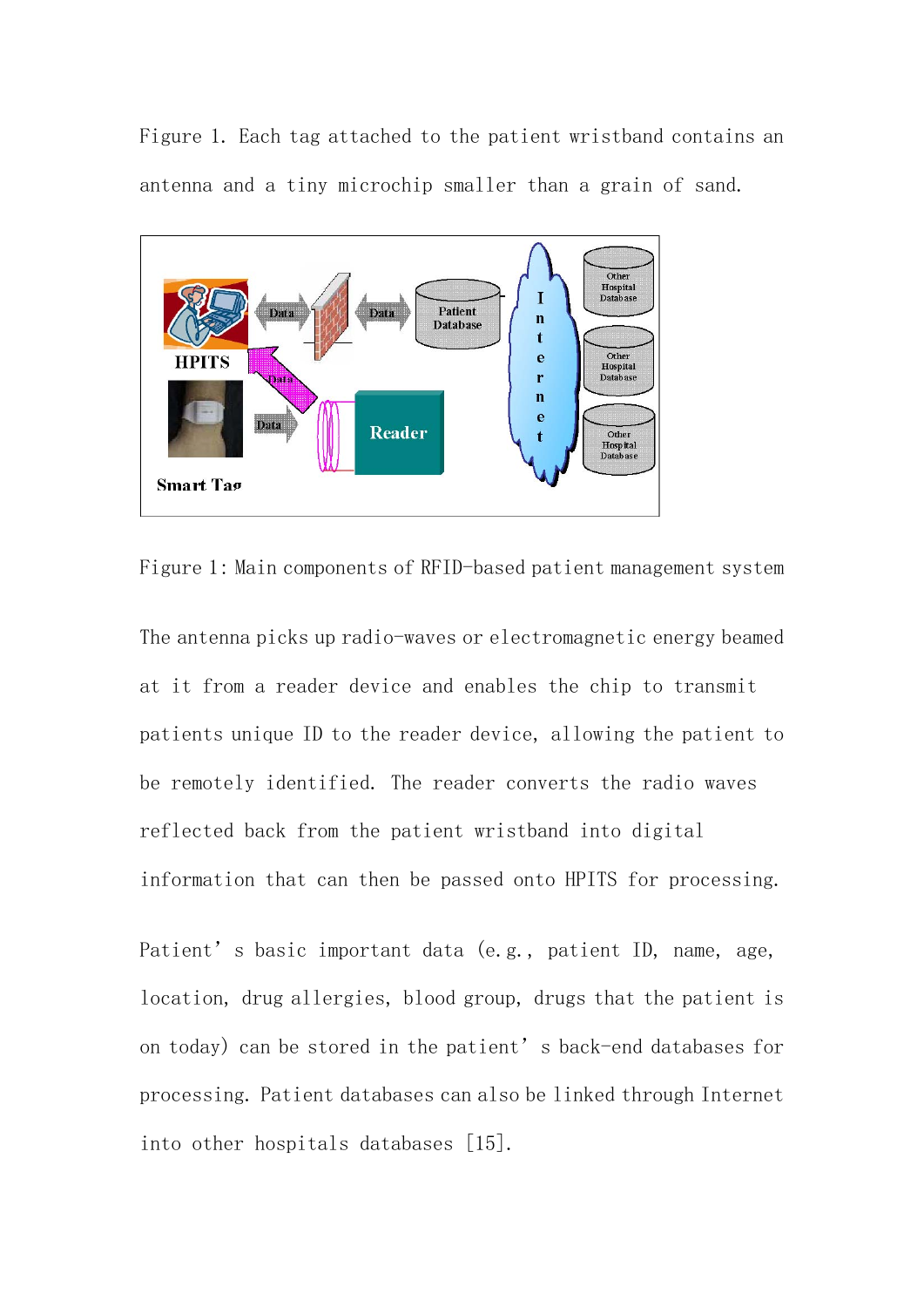## 3. Benefits of adopting RFID-based Healthcare System



Potential benefits such as improve patients safety, eliminates paper-based document (e.g., bed side card), cost savings, increases efficiency and productivity, prevent/reduce medical errors, reduce patient waiting time, and so on, of using RFID technology within health care sector (e.g., hospitals) is numerous as shown in the Figure 2.

Figure 2: Benefits of using RFID in healthcare sector

### 4. Multi-layer Architecture for Healthcare Systems

Figure 3 shows the multi-layered (i.e., six layer) RFID-based healthcare systems architecture, namely, physical layer,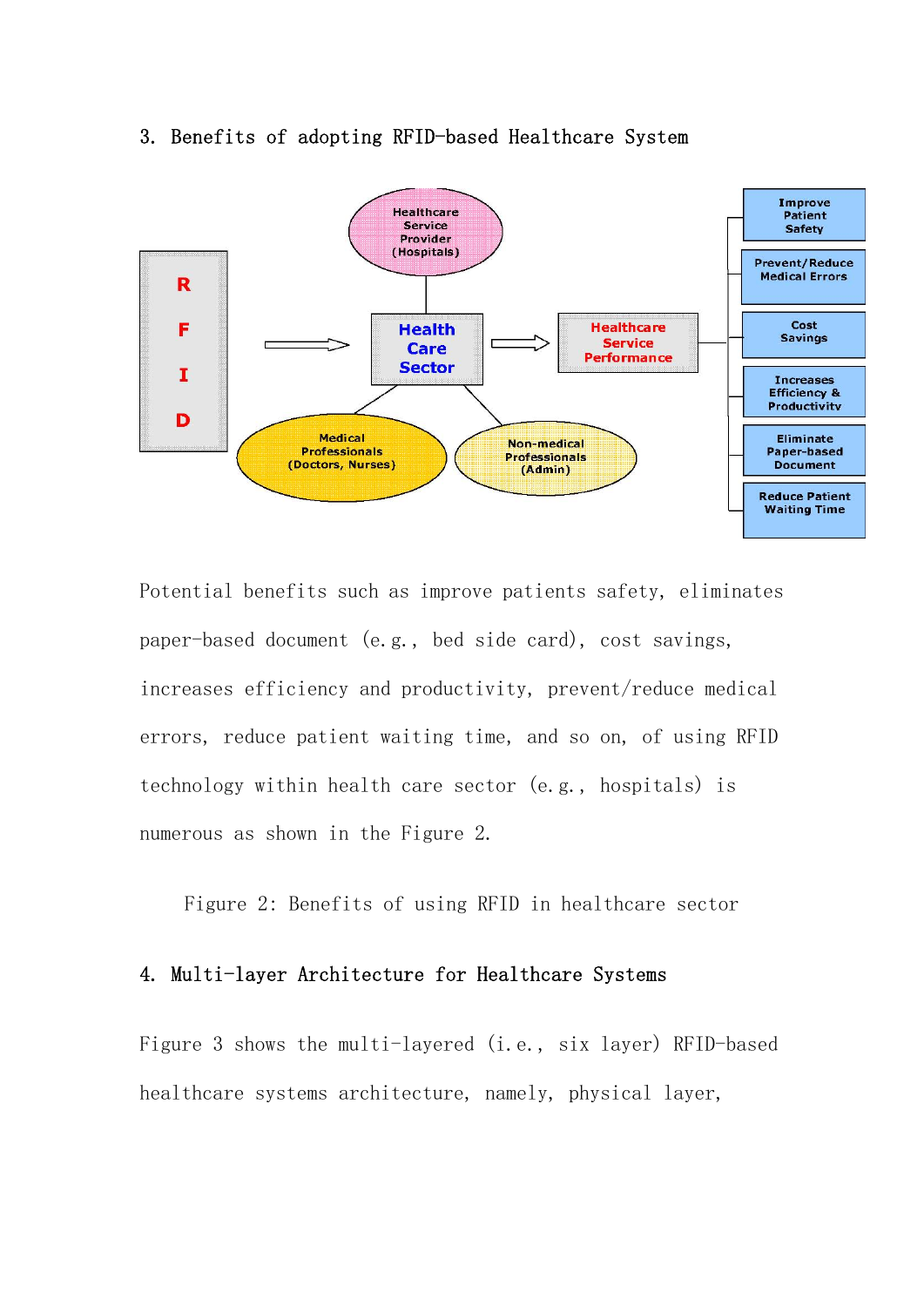middleware layer, process layer, data access layer, application layer and user interface layer.

The physical layer consists of the actual hardware components that include RFID tag, antennas and readers.

RFID Middleware is the interface between the RFID reader and healthcare providers (i.e., hospitals) databases and patient management system. It is an important element of RFID systems in healthcare sector. RFID middleware layer enables healthcare providers (e.g., hospitals) a quick connectivity with readers, lower the volume of information that medical applications need to process by grouping and filtering raw RFID observations from readers, and provide application-level interface for managing readers and process large volumes of RFID data for their medical applications. This layer is also monitoring physical layer components and supports International Organization for Standardization (ISO) standard [8].

The Process Layer drives hospitals to deploy RFID-based healthcare system (business) processes that provide real-time integration into existing systems. This layer enables data mapping, formatting, business rule execution and the service interactions with databases. The data access layer composed of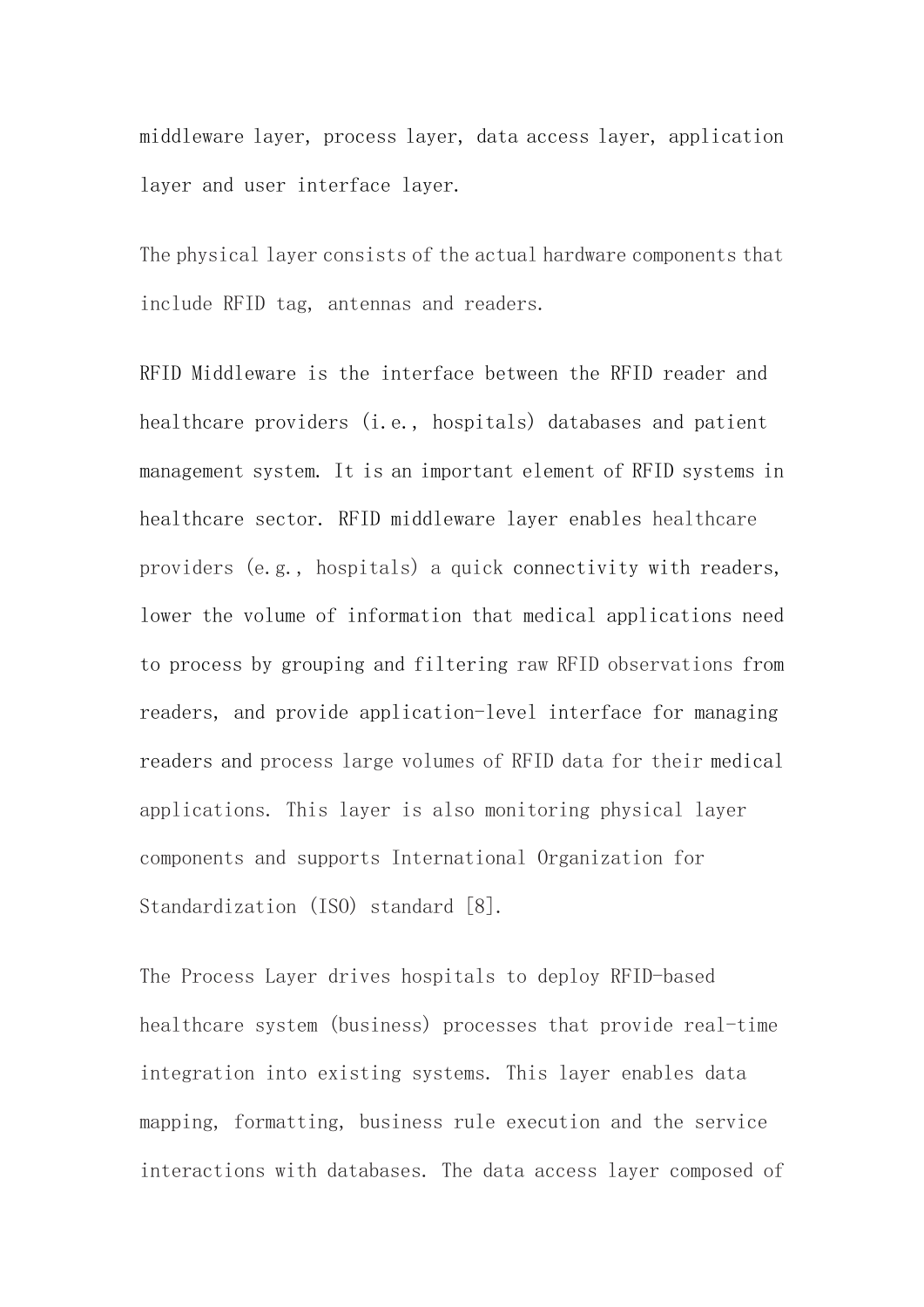a Relational Database Management System (i.e., normalization, database schema) and applications that allow healthcare providers for the creation of RFID "events". This layer includes a data loading approach that supports high volumes of RFID data, access them using structured query Language (SQL) and enables the data to be easily presented through the use of customized views to healthcare provider (i.e., hospital) to use them [9].

The application layer interacts with multiple patients' wristband in the medical application (i.e., patient management system). Finally, the user interface layer is comprised of an extensible, graphical user interfaces that allow RFID devices (e.g., reader, RFID tag) in a uniform, user-friendly way to work seamlessly in a Windows environment.



Figure 3: Multi-layer architecture for health care systems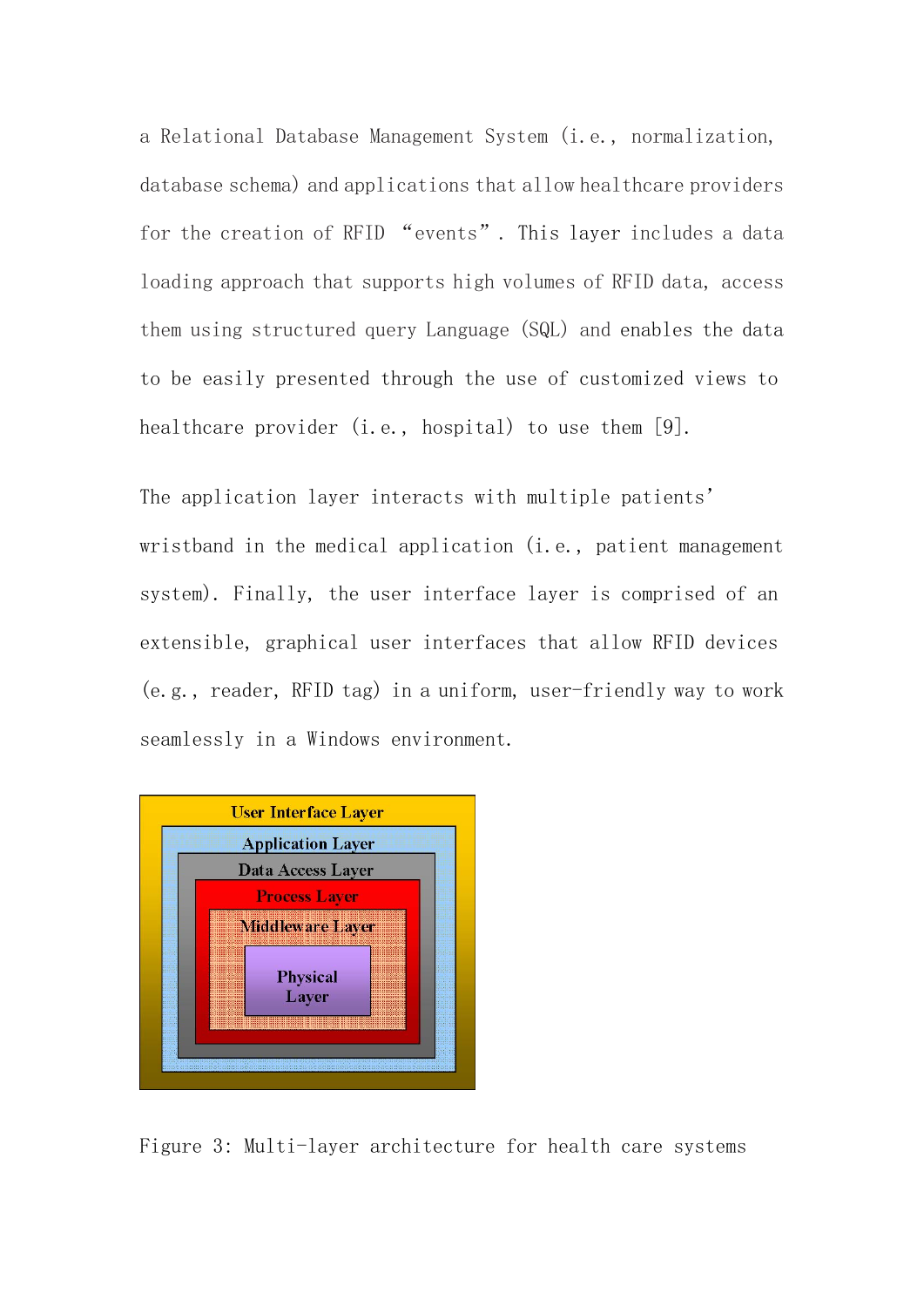# 5. RFID-based Real-time Hospital Patient Management System (HPMS) Application

Figure 4 shows the GUI (Graphical User Interface) based HPMS application developed by Agile System Development Methodology (ASDM) using C# in Microsoft Visual Studio.net 2003 environment. ASDM enables rapid software development methods that are faster, cheaper, and more responsive to user needs than the traditional (e.g., SDM - Software Development Methodology) of software engineering [10]. The SDM (e.g., waterfall methodology) provides an orderly sequence of development steps that being needlessly slow and cumbersome to ensure the quality, reliability, and maintainability of the developed software. While agile method places more emphasis on people, working software, customer collaboration and responding to changes rather than processes of software development (i.e., plans, contracts and tools) as an orderly, rational process. ASDM recommends activities that are often context dependant and a variety of practices for constant feedback on customer requirements, and technical decisions [11].

The HPMS uses the unique ID transmitted by RFID tags as a key to information stored in the HPITS back-end databases. For example, an RFID tag attached to a patient wristband only contains an RFID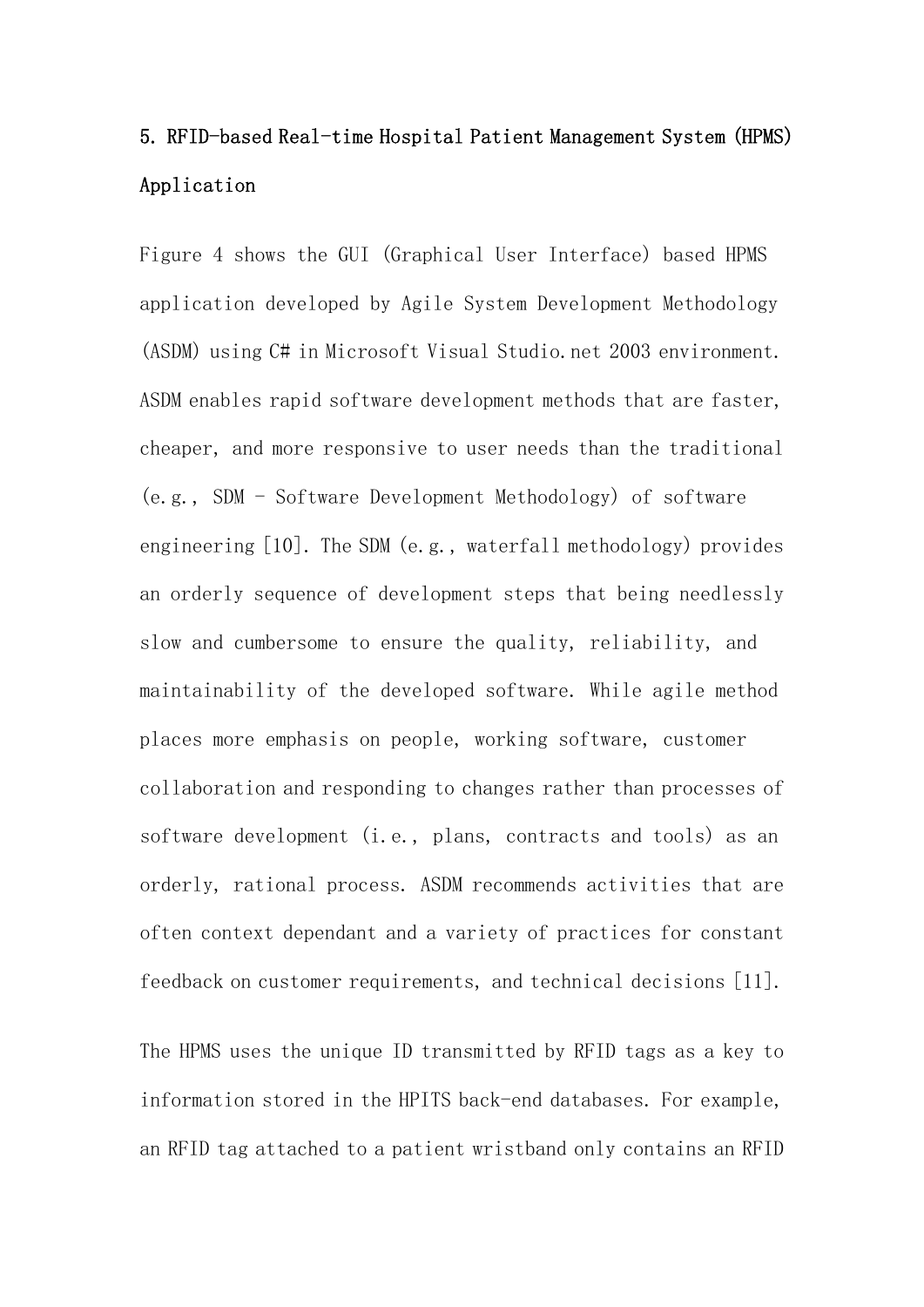tag ID, which an application can use to retrieve patient record stored in the hospital databases. When a RFID reader reads multiple patient wristbands that have embedded RFID tags, the application lists and displays all ID's in patient info area. Click on a particular ID will display the information for that patient.

In addition, healthcare professionals (e.g., doctors, consultants) can edit/update password protected patient's medical record for increased patient and data security by clicking the Update Patient Button.

| <sup>a</sup> Patient Main Form                                                                                                                                     | $\blacksquare$ $\blacksquare$ $\times$       | De Patient Record                                                     |  |
|--------------------------------------------------------------------------------------------------------------------------------------------------------------------|----------------------------------------------|-----------------------------------------------------------------------|--|
| File                                                                                                                                                               |                                              | <b>Patient Information</b>                                            |  |
|                                                                                                                                                                    | <b>Health Professionals</b>                  |                                                                       |  |
| <b>V</b> Turn Reader On                                                                                                                                            | <b>Update Patient Record</b>                 | TAG ID<br>Patient UR#<br>03457bd72b<br>8464561                        |  |
| TAG ID<br>03457bd72b                                                                                                                                               |                                              | Mr Don Goodman<br>Name                                                |  |
| Tag Info<br>Don Goodman<br>03457bd72b<br>04157dr82b<br><b>UnAssigned</b><br>04157rt82k<br>Chris Coleman<br>04158ty83b<br>John Hockings<br>04157rt82w<br>UnAssigned | Administrator<br>Search for Patient (by UR#) | 730/1926<br>Age<br>DOB<br>Gender                                      |  |
|                                                                                                                                                                    | Find                                         | Address<br>2/37 Clayton Rd, Clayton 3168                              |  |
|                                                                                                                                                                    | Assign Tag to Patient                        | Phone<br>03 9767895                                                   |  |
|                                                                                                                                                                    | Remove Tag From Patient                      | <b>Blood Group</b><br>Drug Allergies Paracetamol<br><b>B</b> Positive |  |
|                                                                                                                                                                    | Exit                                         | Drugs On<br>Cyproterone, Lercanidipine<br>Today                       |  |
| <b>Patient Found</b>                                                                                                                                               |                                              | 0 <sub>k</sub><br><b>Patient Found</b>                                |  |

Figure 4. RFID-based HPMS

The Patient Management System's administrator can issue unused tag (wristband) to every patient at registration time by using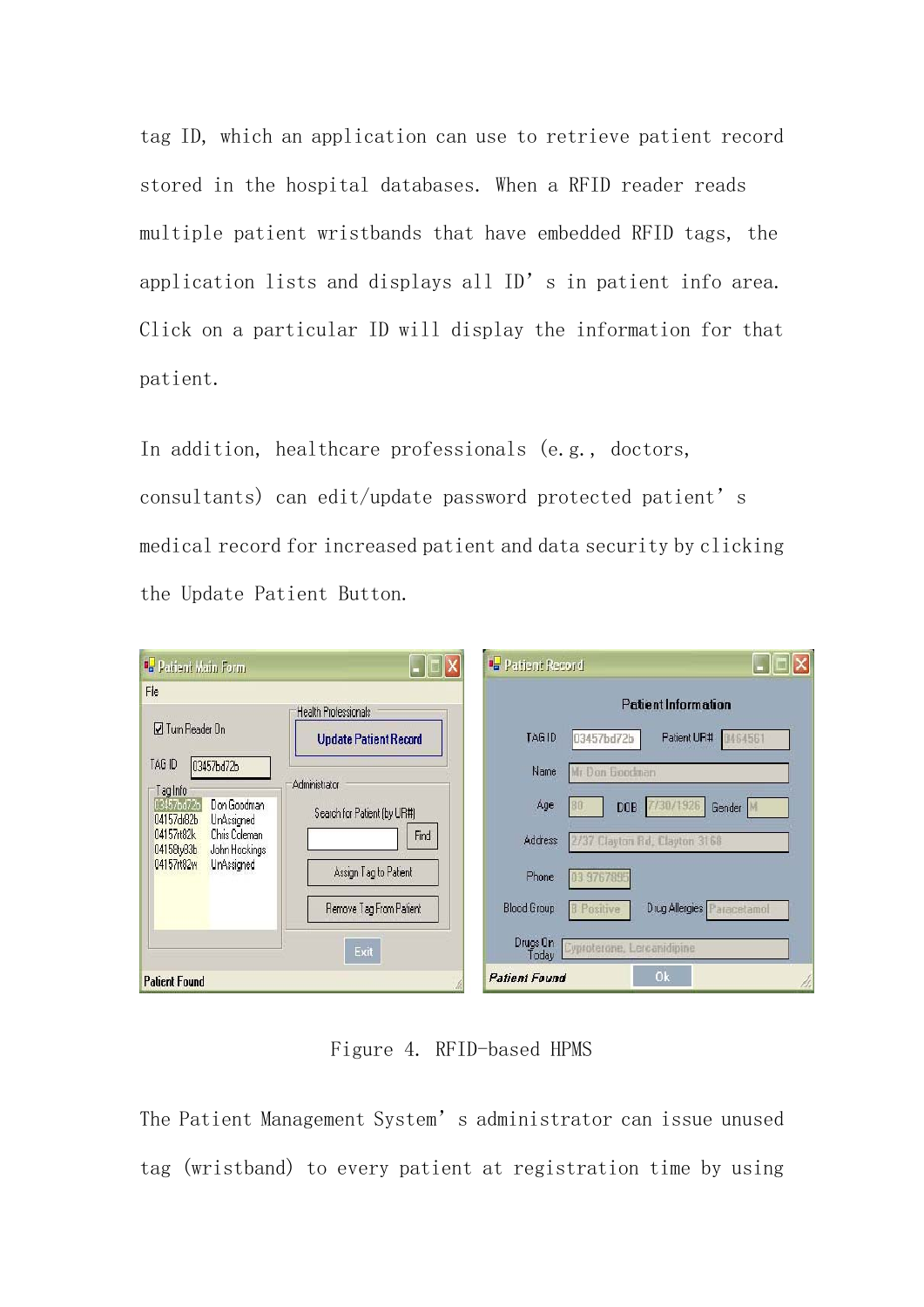the 'Assign Tag to Patient' button at the bottom part (i.e., administrator's section) of the application. This wristband can be used to identify patients during the entire hospitalization period. The tag (wristband) can be removed from the patient using

'Remove Tag from Patient' button on discharge from the hospital. As RFID tags are reusable, the available tag can be assigned to a new patient.

## 6. Implementation of Hospital Patient Management Systems

The final version of HPMS application can be implemented in departments (e.g., medicine, surgery, obstetrics and gynaecology, paediatrics) in both public and private hospitals for fast and accurate patient identification without human intervention. But, most of the patients at public hospitals get admission into different units (e.g., medicine) through emergency department. So, our immediate focus on hospitals emergency department to implement HPMS. At present, we are in the process of discussion with emergency department in one of the busiest hospital in Melbourne, Australia to install RFID-based HPMS.

# 7. Conclusions and Future Work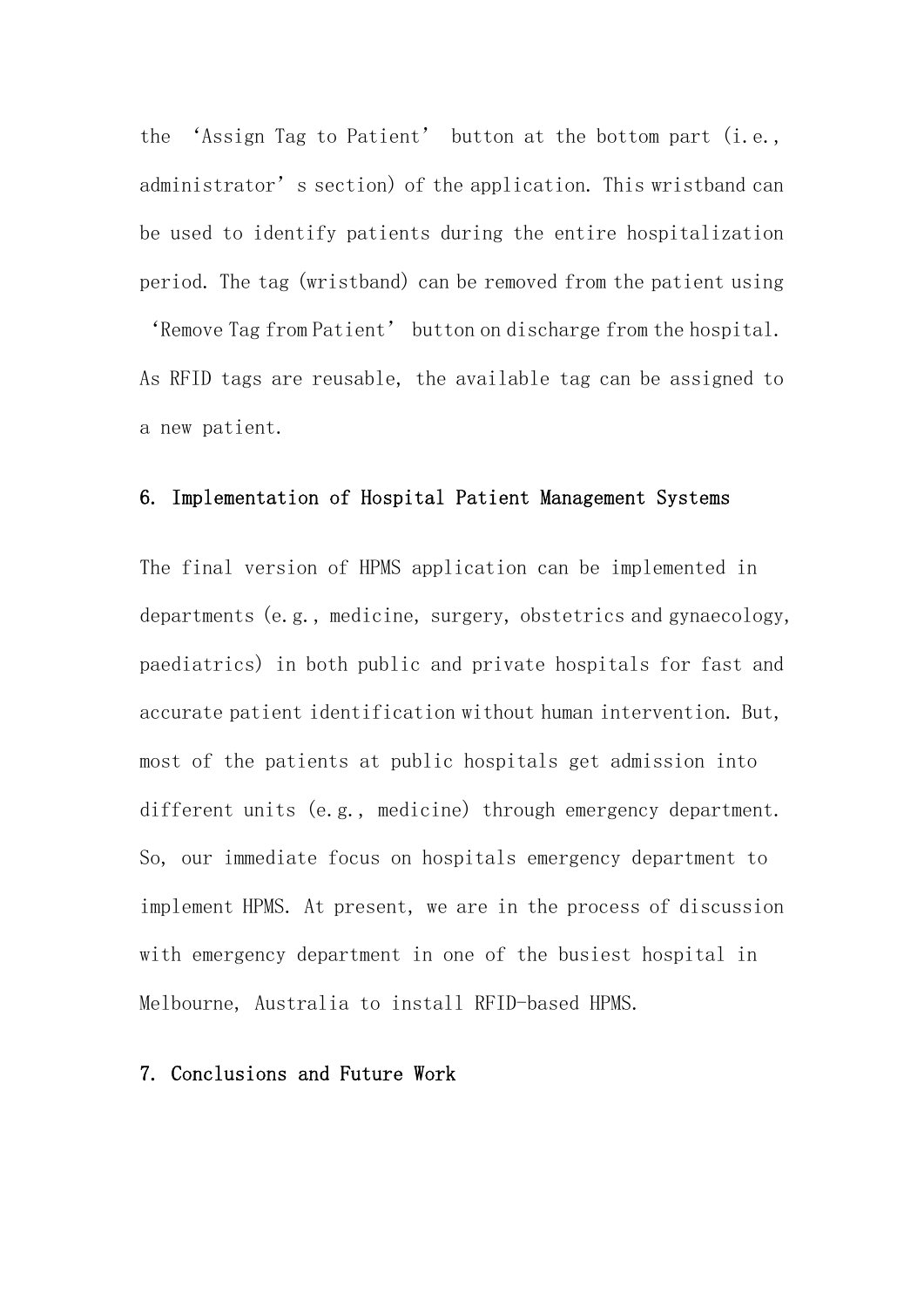In this paper we have described multi-layer health care system architecture for design of RFID-based Hospital Patient Management System. We have shown the application and implementation of the above system. Using HPMS, health care providers (e.g., hospitals) have a chance to track fast and accurate patient identification, improve patient's safety by capturing basic data (such as patient unique ID, name, blood group, drug allergies, drugs that the patient is on today), prevent/reduce medical errors, increases efficiency and productivity, and cost savings through wireless communication. The HPMS also helps hospitals to build a better, more collaborative environment between different departments, such as the wards, medication, examination, and payment.

This generic architecture of health care system can be applied to other areas such as new born babies and aged-care management in both public and private hospitals. Where, health care providers (i.e., hospitals) will have an opportunity of use smart tag (RFID) for people's babies, which look pretty much alike to ensure that they match the right mother with the right baby. Having RFID tracking means hospitals can use RFID-based HPMS to track whether infants are even inside the hospital that presumably is useful if they lose track of patients. The similar concept can be applied for the aged-care management using RFID-based HPMS.